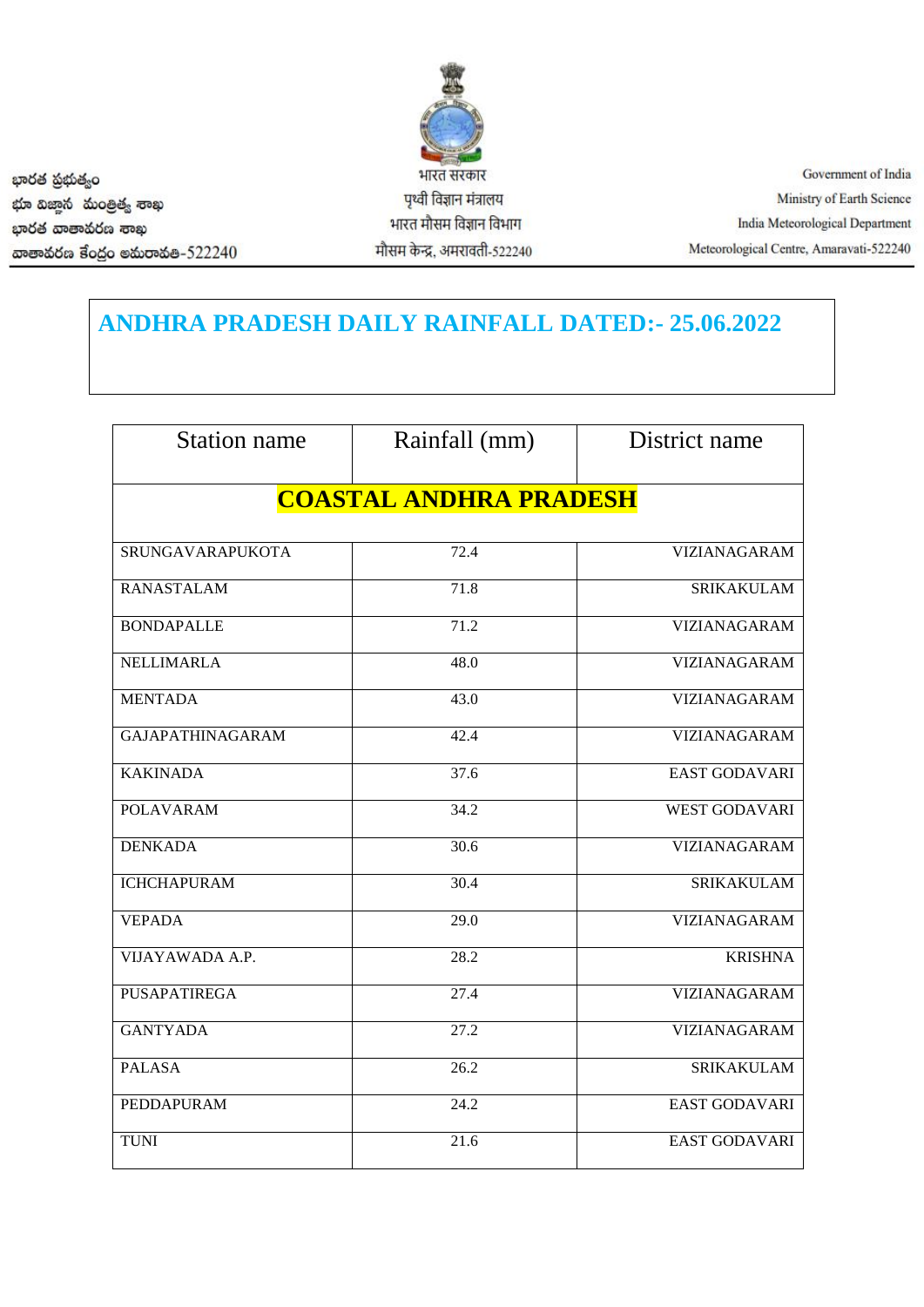| <b>MANDASA</b>        | 21.0 | <b>SRIKAKULAM</b>     |
|-----------------------|------|-----------------------|
| <b>BHEEMAVARAM</b>    | 20.8 | <b>WEST GODAVARI</b>  |
| PARVATHIPURAM         | 18.4 | <b>VIZIANAGARAM</b>   |
| <b>KOMARADA</b>       | 16.6 | VIZIANAGARAM          |
| VARARAMACHANDRAPUR    | 15.2 | <b>EAST GODAVARI</b>  |
| <b>GUDIVADA</b>       | 14.6 | <b>KRISHNA</b>        |
| <b>KOYYALAGUDEM</b>   | 14.4 | <b>WEST GODAVARI</b>  |
| <b>KUNAVARAM</b>      | 14.4 | <b>EAST GODAVARI</b>  |
| MANGALAGIRI           | 14.0 | <b>GUNTUR</b>         |
| <b>TEKKALI</b>        | 13.6 | <b>SRIKAKULAM</b>     |
| YELAMANCHILI          | 13.4 | VISHAKHAPATNAM        |
| PIDUGURALLA           | 10.8 | <b>GUNTUR</b>         |
| <b>NARSAPURAM</b>     | 10.7 | <b>WEST GODAVARI</b>  |
| <b>PALAKODERU</b>     | 9.8  | <b>WEST GODAVARI</b>  |
| <b>VELAIRPAD</b>      | 9.2  | <b>WEST GODAVARI</b>  |
| PRAKASAM BARRAGE      | 9.0  | <b>KRISHNA</b>        |
| <b>PRATHIPADU</b>     | 8.2  | <b>EAST GODAVARI</b>  |
| <b>CHEEPURUPALLE</b>  | 8.2  | <b>VIZIANAGARAM</b>   |
| <b>PADERU</b>         | 8.0  | <b>VISHAKHAPATNAM</b> |
| VIJAYAWADA(ARG)       | 8.0  | <b>KRISHNA</b>        |
| <b>GARIVIDI</b>       | 7.2  | <b>VIZIANAGARAM</b>   |
| <b>RAJAHMUNDRY</b>    | 7.0  | EAST GODAVARI         |
| VIZIANAGARAM          | 6.4  | VIZIANAGARAM          |
| <b>SALUR</b>          | 6.4  | VIZIANAGARAM          |
| <b>SATTENAPALLE</b>   | 6.2  | VIZIANAGARAM          |
| <b>ARAKU VALLEY</b>   | 5.4  | <b>GUNTUR</b>         |
| <b>SOMPETA</b>        | 5.2  | VISHAKHAPATNAM        |
| PATHAPATNAM           | 4.4  | <b>SRIKAKULAM</b>     |
| <b>BHEEMUNIPATNAM</b> | 4.4  | <b>SRIKAKULAM</b>     |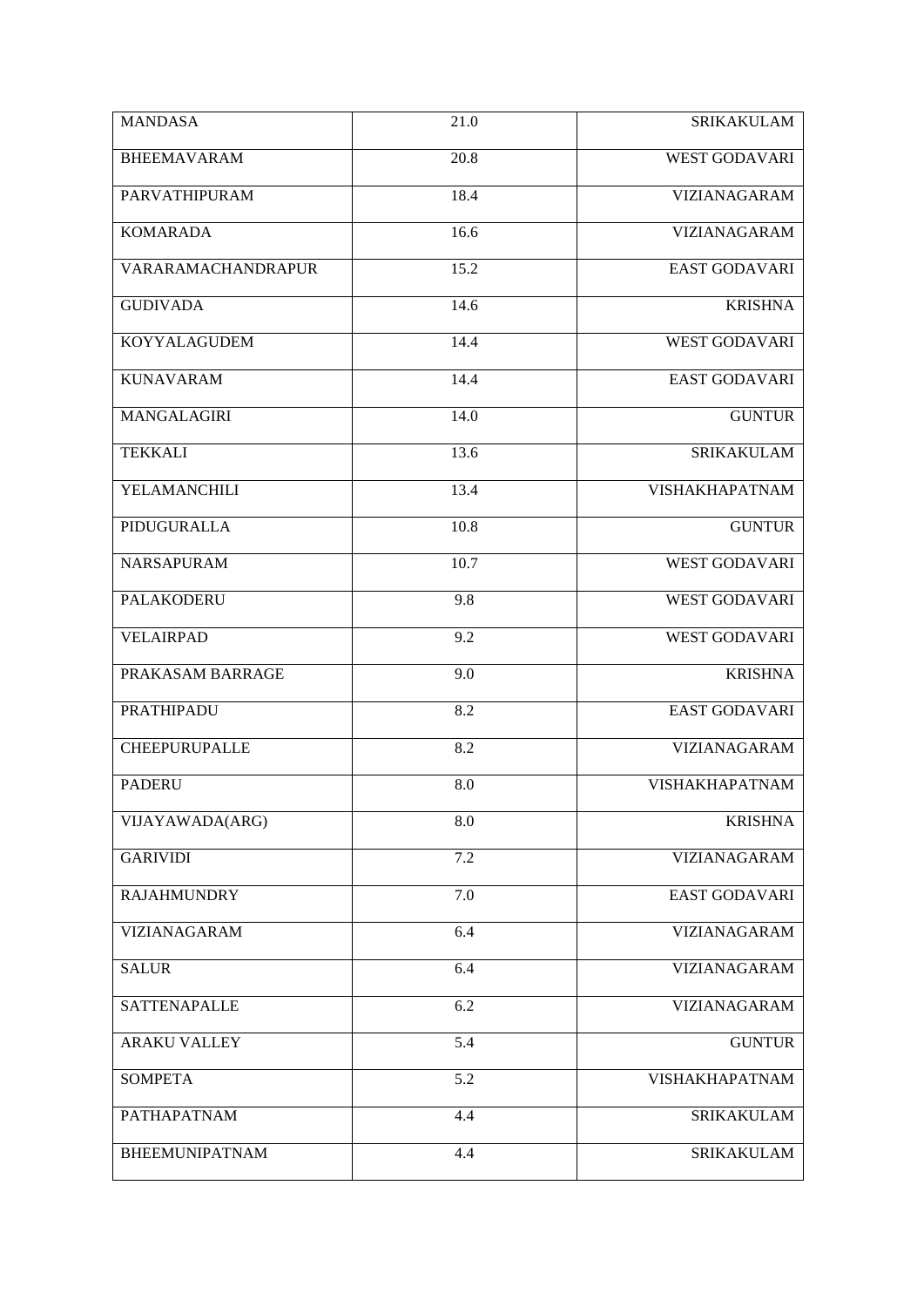| <b>NARSIPATNAM</b>   | 4.2              | VISHAKHAPATNAM        |  |
|----------------------|------------------|-----------------------|--|
| ANAKAPALLE(A)        | 4.0              | VISHAKHAPATNAM        |  |
| <b>GARUGUBILLI</b>   | 3.6              | <b>VISHAKHAPATNAM</b> |  |
| <b>BOBBILI</b>       | 3.6              | <b>VIZIANAGARAM</b>   |  |
| <b>KURUPAM</b>       | 3.4              | VIZIANAGARAM          |  |
| <b>CHODAVARAM</b>    | 3.2              | VIZIANAGARAM          |  |
| SEETHANAGARAM        | 3.2              | VISHAKHAPATNAM        |  |
| VISAKHAPATNAM AP     | 3.0              | VIZIANAGARAM          |  |
| <b>AMALAPURAM</b>    | 2.8              | VISHAKHAPATNAM        |  |
| <b>VEERAGHATTAM</b>  | 2.4              | <b>EAST GODAVARI</b>  |  |
| <b>BALAJIPETA</b>    | 1.8              | <b>SRIKAKULAM</b>     |  |
| <b>VISAKHAPATNAM</b> | 1.8              | VIZIANAGARAM          |  |
| <b>PALAKONDA</b>     | 1.6              | <b>VISHAKHAPATNAM</b> |  |
| <b>KALINGAPATNAM</b> | 1.6              | <b>SRIKAKULAM</b>     |  |
| PALAKONDA(ARG)       | $\overline{1.5}$ | <b>SRIKAKULAM</b>     |  |
| <b>CHINTAPALLE</b>   | 1.4              | <b>SRIKAKULAM</b>     |  |
| <b>KUKUNOOR</b>      | 1.4              | VISHAKHAPATNAM        |  |
| <b>TANUKU</b>        | 1.4              | <b>WEST GODAVARI</b>  |  |
| <b>KAIKALUR</b>      | 1.2              | <b>WEST GODAVARI</b>  |  |
| MASULIPATNAM CDR     | 0.8              | <b>KRISHNA</b>        |  |
| <b>SATTENAPALLE</b>  | 6.2              | <b>KRISHNA</b>        |  |
| <b>RAYALASEEMA</b>   |                  |                       |  |
| <b>SATYAVEDU</b>     | 14.2             | <b>CHITTOOR</b>       |  |

*Contact us:*

 *Phone: 8331086973, Email: mc.amaravati@gmail.com, Visit us o[n https://mausam.imd.gov.in/amaravati/](https://mausam.imd.gov.in/amaravati/) Social Media (Instagram, Twitter, Facebook, You Tube) links:*

*:<https://twitter.com/AmaravatiMc>*

*[: https://www.instagram.com/mc\\_amaravati/](https://www.instagram.com/mc_amaravati/)*

*: [https://www.facebook.com/MC-Amaravati-IMD-100787794998444](https://www.facebook.com/MC-Amaravati-IMD-100787794998444%09)*

*:<https://www.youtube.com/channel/UCMhKw9DfBAIcfpacLYVppCw>*